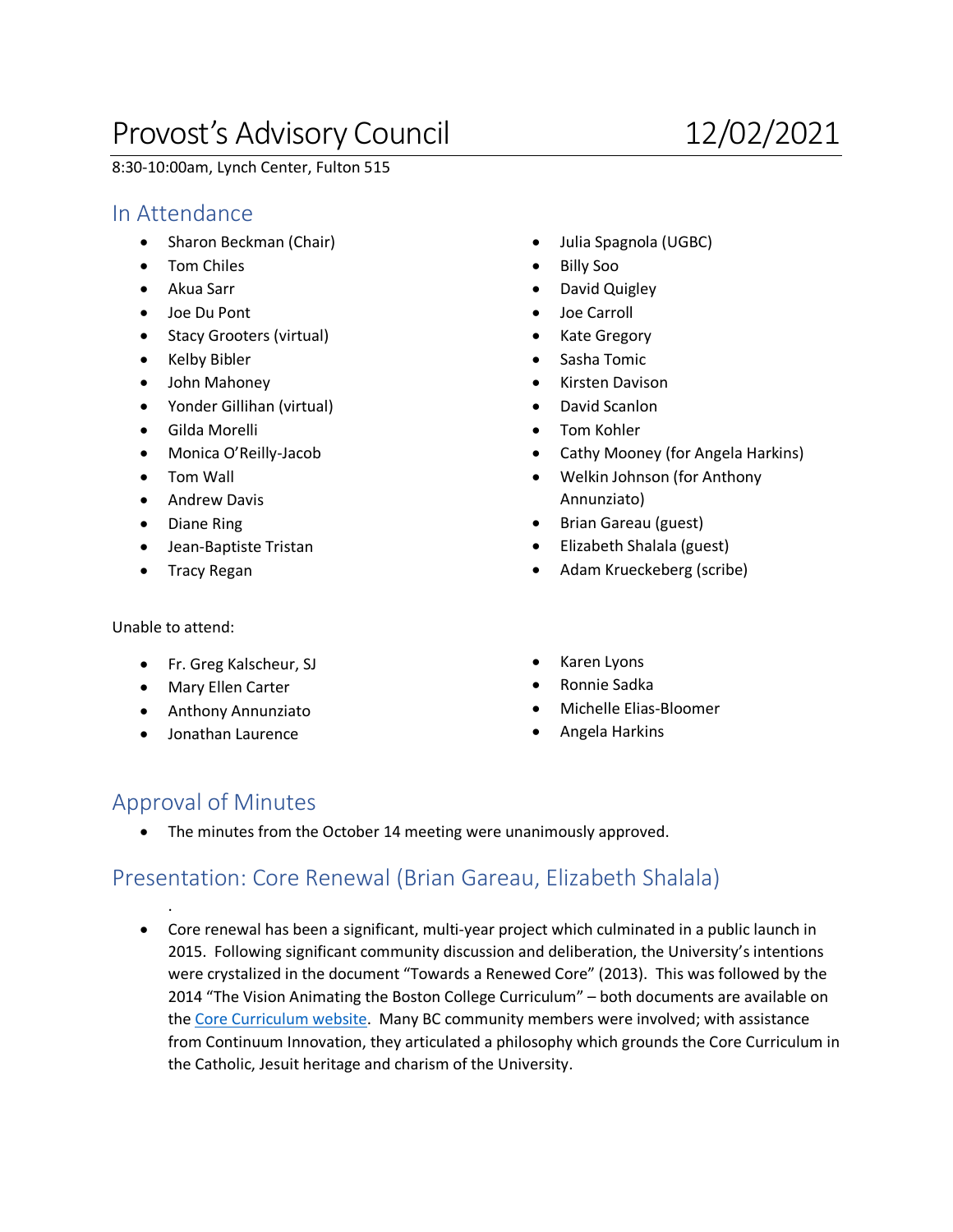- The project was undertaken in response to a perception among students, faculty, and University leadership that the Core needed to be refreshed so as to serve better as the centerpiece of our educational philosophy as well as the element that sets BC off from other schools in the minds of prospective students. We created two new types of courses intended to be exciting, reflective, and action-oriented: Complex Problems (CP) and Enduring Questions (EQ).
	- $\circ$  Complex Problems courses are co-taught by faculty from two disciplines who share the lecture (a unique element). There is a weekly problem-based, action-oriented lab led by a third instructor—generally a post-doc Core Fellow—as well as a weekly reflection section to allow students time to gather and reflect on how the course material intersects with what they're learning in other courses, in their extracurricular activities, and in the rest of their lives. These are large lecture courses (typically 76 students) which are broken into four 19-person sections for lab and reflection.
	- o Enduring Questions are smaller (typically 19 students) pairs of linked courses connected by a single question that is approached from two different disciplinary perspectives. Like CP, EQ courses are co-developed by two instructors, but are taught separately.
- The CP/EQ approach has been a tremendous success the courses continue to fill to capacity even though the total number of seats has increased to over 1,000 per semester.
- Faculty are offered a stipend to develop new CP/EQ courses, but they typically enjoy the experience and come back to teach these types of courses again and again.
- A critical element of the program's success has been the creation of a curricular oversight body – the University Core Renewal Committee (UCRC). This group, consisting of faculty, academic administrators, and a student, selects and approves applications for new CP/EQ courses and then guides their creation. The group also provides oversight for all courses that meet one or more of the BC Core requirements. The course design & review process is very rigorous and requires a serious commitment, with multiple 2-hour meetings and workshops over an 18 month period. The committee looks for engagement with both departmental learning goals as well as the broader goals outlined in the Vision statement. This ensures that all core courses contribute to the renewed vision established for the Core in 2014.
- Assessment is a key component of the approach: the UCRC has a sub-committee dedicated to establishing rubrics by which it may directly assess student work across courses to ensure that learning goals are being met, and help to advise faculty on how to improve pedagogy in pursuit of those goals. This form of assessment is grounded in the course design process through the intentional creation of assignments intended to demonstrate key learning outcomes under the guidance of the UCRC. The Associate Dean reviewed the assessment rubric, which was developed over a five-year period, and which is constantly being updated and strengthened. We're happy to say that most students meet the benchmark of looking at problems and questions through multiple disciplinary lenses.
- The Cultural Diversity (CD) Core Requirement has received particular attention, as it had not been renewed since 1991. Two sets of learning goals were established based on many hours of discussion with departments, faculty, and the Jesuit community – Engaging Difference and Justice; and Difference, Justice, and the Common Good in the US. Over 100 courses now incorporate these learning outcomes – in some cases, existing courses were modified to integrate these concepts; in others, new courses have been developed around these ideals. These new pathways are in addition to the traditional Cultural Diversity options. Some of these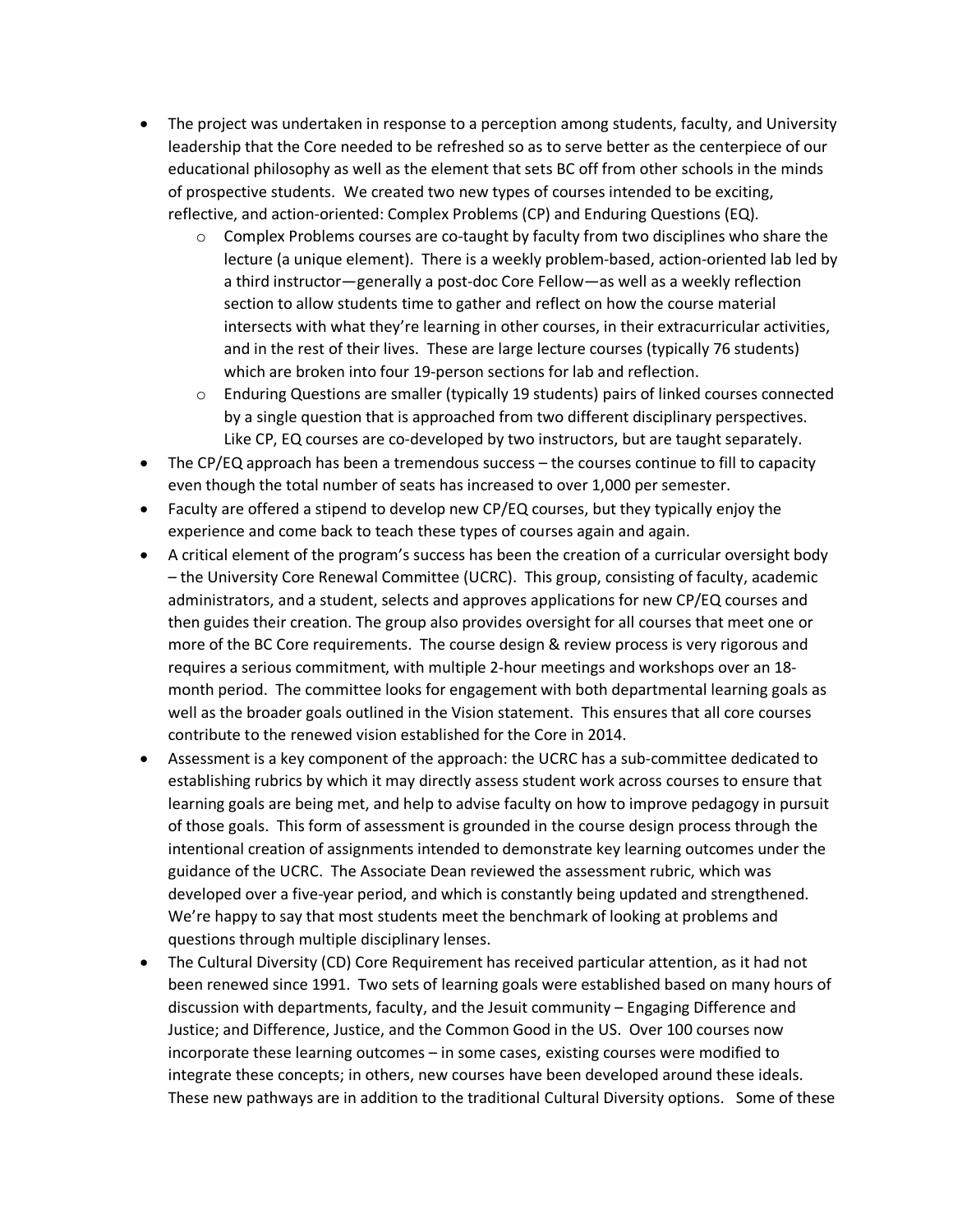are the new CP / EQ courses – BC now has some courses that meet the CD requirement as well as up to two others, giving students a lot of flexibility in their course planning.

- The UCRC partners with many others across campus to fulfill its distinct mission:
	- $\circ$  Admissions Core is a major part of our distinctiveness and is attractive to many prospective students.
	- $\circ$  Academic advising in addition to helping advisors understand the changing courses, advising is a key channel to inform students about Core offerings.
	- $\circ$  CTE has helped design a set of (required) workshops for faculty interested in developing and producing a CP or EQ course.
	- $\circ$  FYE Core is very involved in putting together the program to ensure that all incoming students are aware of both the requirements and the options to fulfill them.
	- $\circ$  University Communications the Core provides content for BC marketing efforts.
	- $\circ$  Advancement the Core is also of central interest to the many friends and benefactors of Boston College.
	- $\circ$  Office of Global Engagement (OGE) the Core office is engaged in an ongoing dialogue with the OGE and students to ensure that courses taken abroad that students want to count for the core are appropriate; we have a general position that courses intended to fulfill University requirements should be taken at Boston College, given the distinctive nature of our approach.
	- o University Committee on Learning Outcomes (currently contributing to the NECHE interim report)
	- o Formative Education there is a natural connection between the Core and BC's philosophy of forming the whole student
	- $\circ$  Deans of all the schools and chairs of all MCAS departments for example, we are currently working to integrate more professional school faculty into the teaching cohort for Core classes, even if the courses they teach end up being offered through MCAS departments. We have seen fantastic collaborations been MCAS and non-MCAS faculty.
	- o Academic Officers Council
	- o The Career Center
	- o University Mission & Ministry
	- o The Undergraduate Student Government
	- $\circ$  Student Services the Core office works very closely with the Registrar's office to schedule courses and classrooms, and strives to ensure that students can easily find and sign up for Core courses.
- The UCRC also engages at the departmental level, offering a formal process to assist departments that wish to update or renew their core offerings (outside the CP/EQ arena). Theology and History are two recent examples which made clear both the value of having a trusted partner assisting with the process, and the insights that faculty who have designed and taught CP/EQ courses can bring to the design of "regular" core courses as well.
- Brian reviewed data provided to the Council, including data around growth of courses, faculty, and total seats provided in CP and EQ courses and how they fulfill BC core requirements. He noted that school and departmental participation is variable – very strong in some areas but a potential growth opportunity in others. He also noted that this growth has not negatively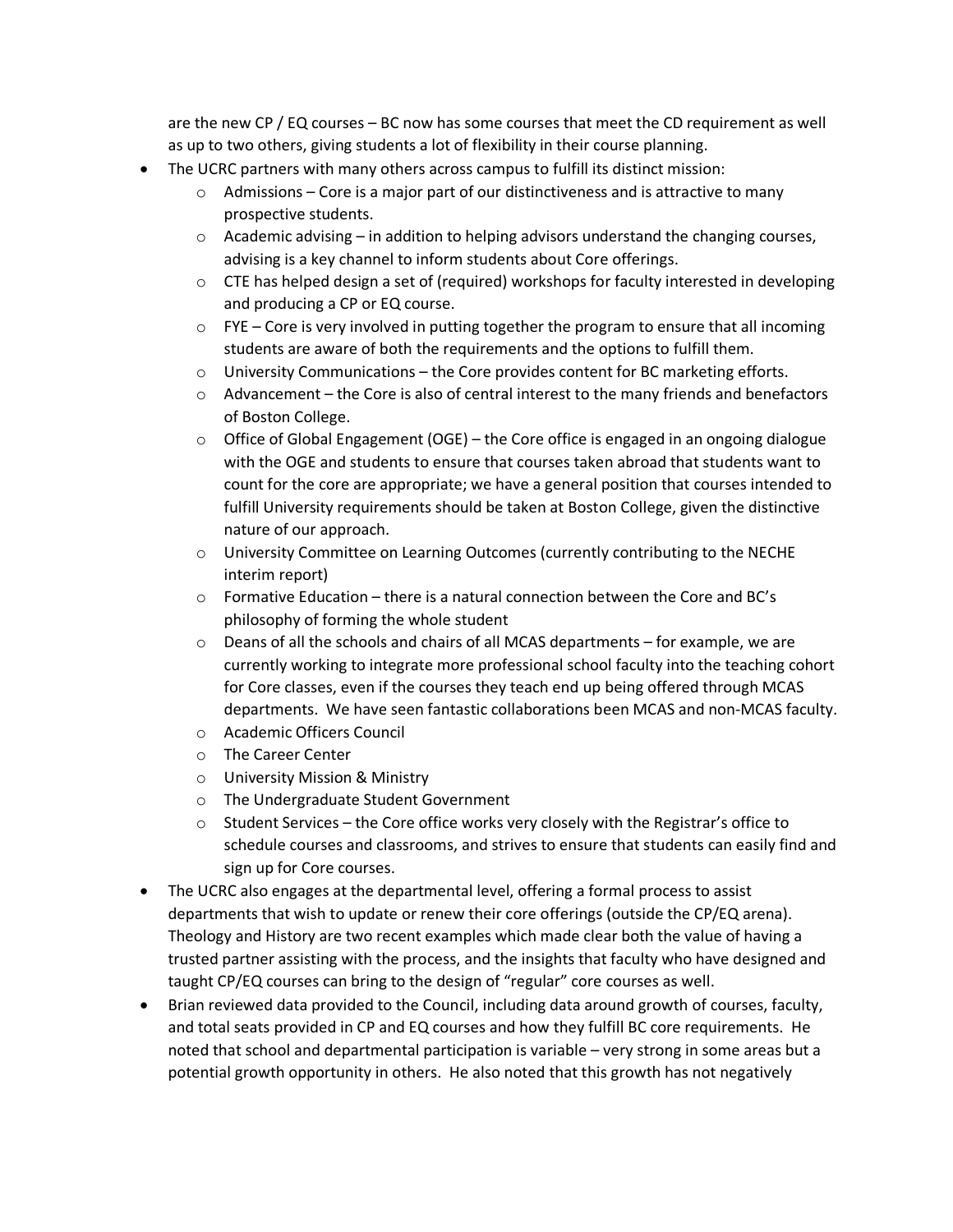impacted other distinctive programs (Perspectives, Courage to Know, etc.) which remain strong and popular with students.

- Brian spoke about the Core Fellows Program which, as far as we know, is the only program in the US that invites a large (eight) cohort of visiting assistant professors to campus and assigns them to teach in the general education / Core area. Instructors are invited to teach for up to three years, and they lead the lab portion of CP courses, often develop their own EQ course(s) (in conjunction with another Core Fellow or a full-time BC instructor), and are also given time and resources to develop their own research. We provide a ton of support, from engagement with the CTE and job talks to retreats and research support to help these individuals move forward in their own careers. They often incorporate students into their research as well. These Fellows typically go on to be very successful, including two who are helping anchor the new Human Centered Engineering program here at BC. As they move out to other places, the BC philosophy is being spread to other Universities.
- The Pod Leadership program was also introduced as part of the renewal process. This was an outcome of working closely with UM&M to design reflection processes that are meaningful, effective, and rooted in the charism of the University. The Pod program takes a "near peer" approach, in which upper-class students are selected to facilitate these reflective conversations. This is a lot of work for the faculty, but has been shown to be very effective in developing leaders as well as providing upper-class mentors for incoming students.
- The materials shared provide additional detail on three interdisciplinary projects illustrative of the Core philosophy:
	- o Making the Modern World: Design, Ethics, and Engineering
	- o Understanding and Protecting our Oceans in the Wake of Climate Change
	- $\circ$  Building and Sustaining a Habitable Planet: Origins and Evolutions of the Earth, Theological and Geoscience Perspectives
- Future prospects the Core office is working on a number of future initiatives:
	- o Continuing to renew existing core courses in numerous departments
	- o Assisting with the development of a renewed Capstone experience
	- $\circ$  Rollout of a new living / learning community (LLC), which is ready to be taken beyond the pilot stage. Funded by a formative education grant, the Justice & the Common Good LLC has been very successful.
- Questions from the PAC:
	- $\circ$  Tom C I'm struck by the low representation of STEM departments (other than biology) in the CP/EQ courses. Do we know why? How do we increase participation? Brian – there are a number of reasons, including the size of the available faculty and the intensity of their commitments to their own students and research. We've never put any pressure on departments to participate - perhaps we need to take a more partnering approach with specific departments or professional schools to encourage greater participation?
		- Tracy I've had a wonderful experience teaching with a law professor, but have noticed that all the Econ faculty who have taught CP/EQ have been Professors of the Practice – there are a lot of competing priorities for tenure-line faculty, and department chairs may make committing to CP/EQ difficult if they need these faculty teaching "regular" courses. Additionally, CP/EQ courses are a lot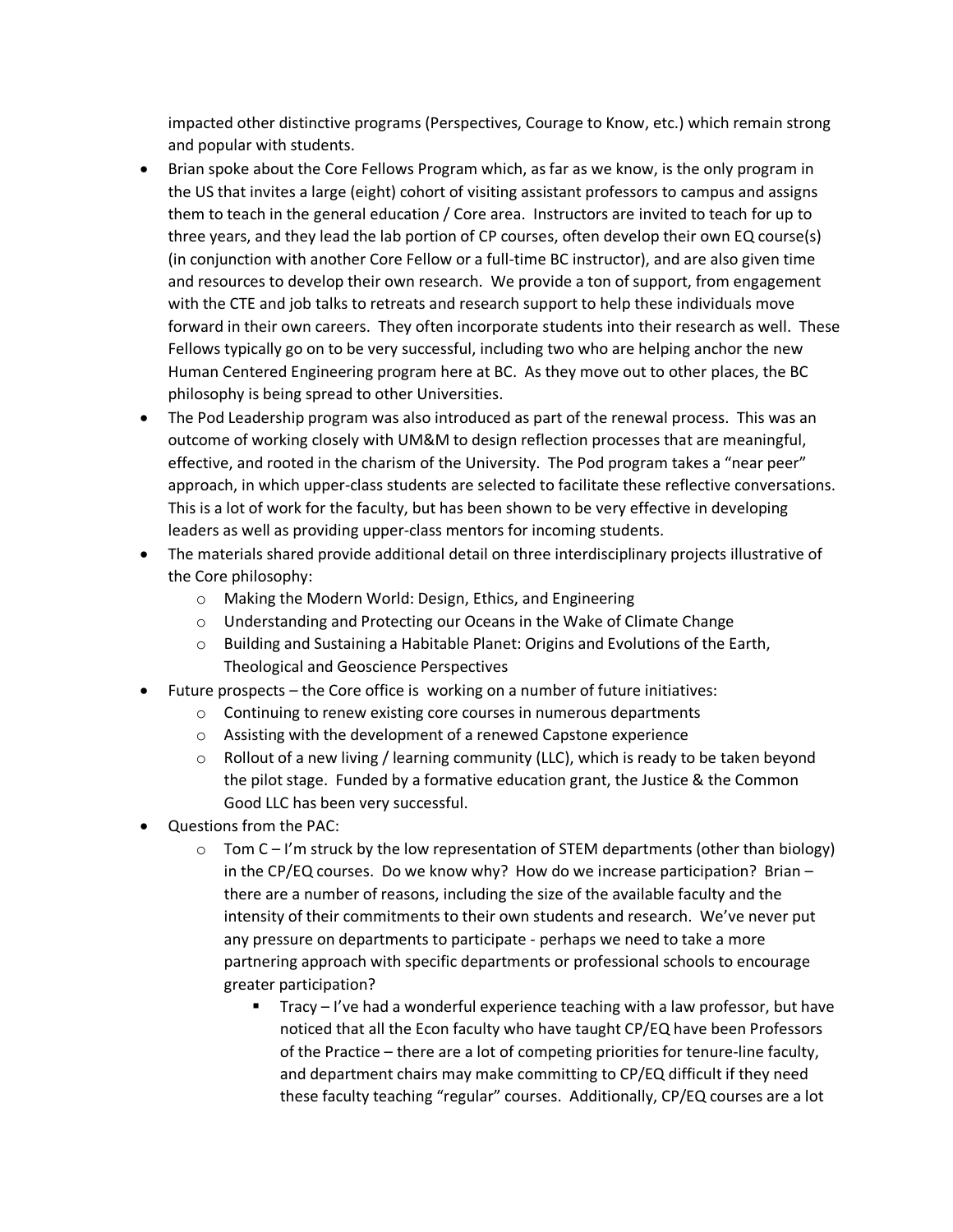of extra work compared to a "normal" class, especially because of the evening schedules - getting departments to offer course release to spend time developing courses, and recognizing the extra effort involved could be important.

- o Welkin have many STEM courses incorporated the cultural diversity learning outcomes? Brian – it's been done, but only in a limited way – we'd love to see more here. We need to get the word out that this can be a segment of the course, and does not necessarily have to be the central focus.
- $\circ$  Gilda faculty and students outside of MCAS should continue to really be included in this process – there's still a strong feeling that this is an MCAS program, and those outside of MCAS are sometimes made to feel "othered". Students in professional schools have even more need for this kind of engagement than many MCAS students do, given the roles they will play in society after graduation. Brian – yes, this has been an issue – we've been working to strengthen the message that this is "the University's curriculum", but we have a way to go, this is a significant cultural shift with deep historical roots.
- $\circ$  Kirsten has there been collaboration across Jesuit universities on the Core? Brian yes, there's been some: for example, we've presented to SLU, but doing these kinds of courses is expensive, and many other Jesuit schools are more resource constrained than we are. Other schools have also been pressured to r*educe* the size of their Cores to provide more options for students, whereas we've been blessed to be able to take a different direction. Elizabeth – we did reach out to other schools as we developed our Living and Learning community approach, but our approach ended up growing out of the BC charism rather than being modeled on another school's methods.
- $\circ$  Tom K I've been involved in Perspectives for more than 30 years it's amazing, but is the most demanding thing I've ever done. It's so interdisciplinary; working with another faculty member requires a lot of work over the summer, as well as every weekend (it's like going back to school) to get and stay on the same page. Requires an enormous amount of dedication – it's worth it, but trying to give time to people to do it is a real challenge. Technologically, my courses are supposed to be cross-listed into Theology and Philosophy, but that's been hit-or-miss; we need to get better at the technology and blocking-and-tackling.
- $\circ$  Julia a lot of recent questions at UGBC have been centered on student interest in the Core and specifically the Cultural Diversity requirement. 1) how do we make the new pathways known / better advertised to students? 2) is there a way to make some of the CP and EQ courses available to transfer students who struggle to understand the Core? Brian – yes, we're making CP & EQ available to transfer students in the spring, and will save some seats for them. We're also starting to pilot allowing some upper-class students into these classes. We are also looking at some different ways to get the word out – we advertise through the Heights and the Gavel, through schools, etc.
	- Tracy consider if you're piloting upper-class students, that first-years see this as a formative experience just for them, and introducing upper class students would change that dynamic. We might look at courses that are outside the CP /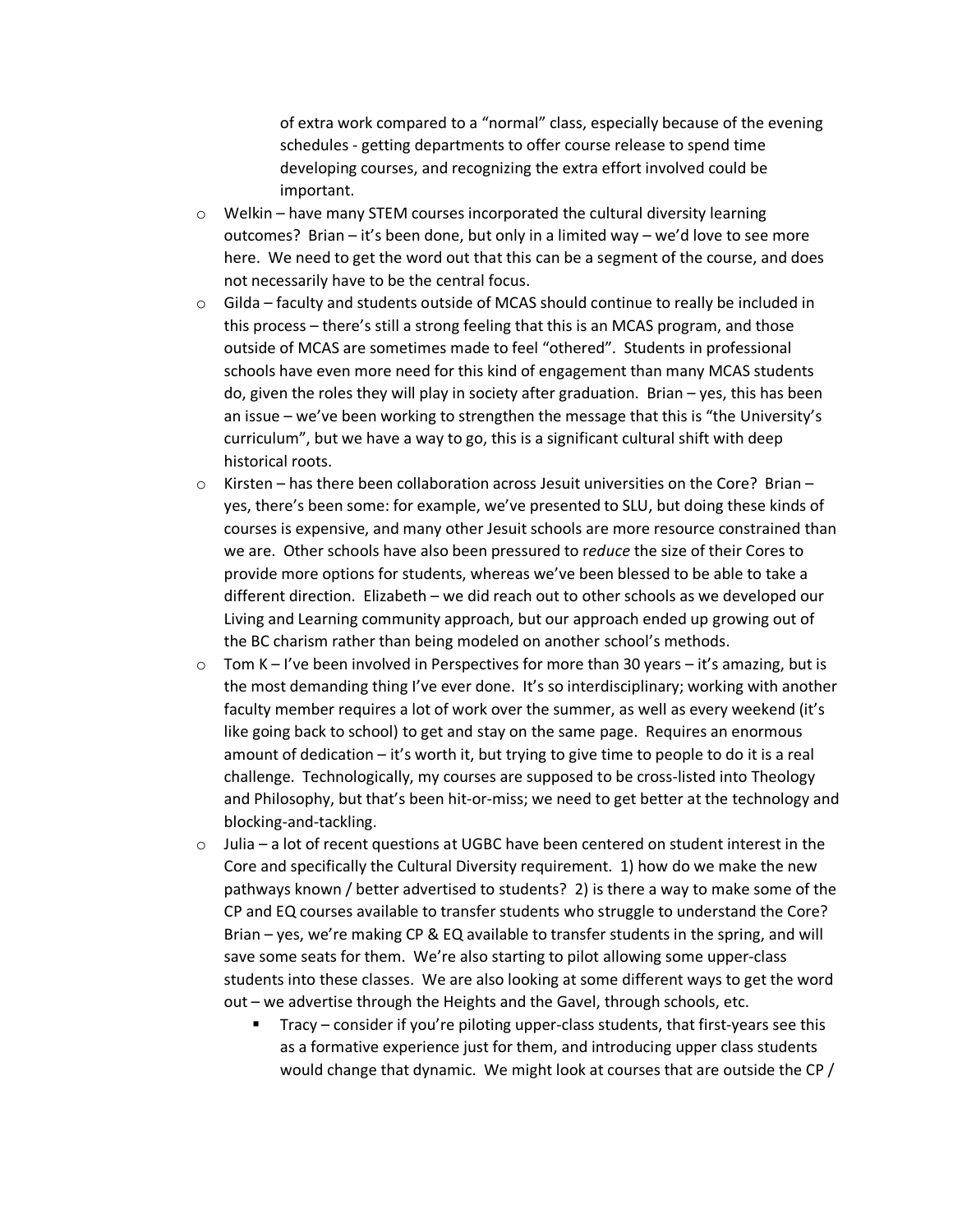EQ model, but includes some of the same pedagogical elements. Might consider a hybrid between CP and EQ

- $\circ$  Jean-Baptiste if I have an idea and want a partner, how do I get started? Brian we provide the equivalent of "intellectual matchmaking" – we'll help you identify the partner and will make the connection for you.
- o Yonder shared how much the Theology has benefited from engagement with the Core renewal process.
- o Stacy noted that the partnership with the Core has been important to the CTE's development as well, particularly how working with CP/EQ faculty has driven a deeper understanding of pedagogy generally across the University.
- $\circ$  David spoke to how critical the leadership provided by Brian and Elizabeth has been. Our current model promotes an ongoing process of renewal, not a project that started and ends, which is key. The engagement of faculty with these deep questions has been a great surprise and delight – the willingness of faculty to come back and teach again and again speaks to how meaningful they've found it. David asked that all members of the Council please consider Brian's offer to bring this spirit of renewal into specific departments and schools. This philosophy and these design features have positively influenced many different areas – Human-centered Engineering, Public Health for the Common Good, and others.

## Provost's Report

- The interim review by NECHE is coming up quickly we are in the process of submitting our documentation. This is a reminder that we continue the ongoing work of assessment in all areas.
- Very encouraging news on hiring we have one dean search (Law) which is going well; on the faculty front, we have authorized over 50 new searches. We have a first wave of acceptances – 11 new colleagues, a very strong and diverse group.
- We are in the final stages of working through the FY23 budgeting process. We'll review financials in the February PAC meeting.
- BC continues to be very attractive to prospective students: the relative success we've had over the past few years is paying off with record numbers of applicants at all levels, including a much larger ED1 class than last year (decisions for which are expected to go out tonight). Our Questbridge partnership was stronger last year than expected, and will grow this year from 50 to 75 new students. Applications appear to be trending upwards in most graduate programs as well.
- 245 Beacon Street is nearly open and is being prepared for occupancy. Computer Science, Engineering, the Schiller Institute, and the Shea Center will be moving in soon, the Café will be open, and the building will transform the campus in many ways. We expect a grand celebration in later spring, but the PAC will schedule a tour with Tom C. during December study days.
- Eagle Apps remains in the process of implementation spring registration presented some specific challenges, but was less daunting than the fall, and we were able to get through both registration and billing with the largest set of students in the University's history. We're continuing to work on stabilization, fixing critical issues with grading, graduation, and reporting,